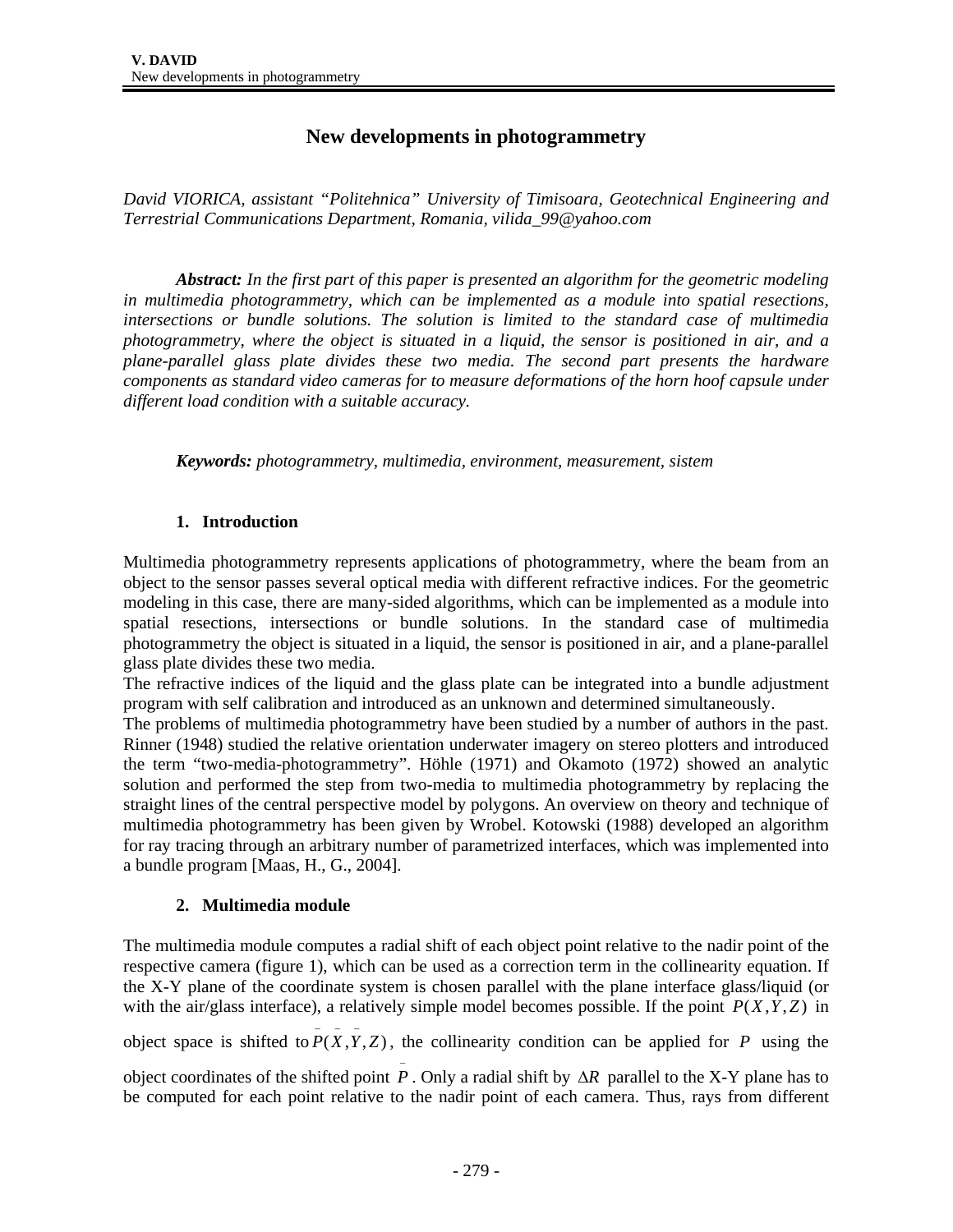cameras  $C_i$  to an object point  $P$  are calculated with straight beams from different virtual objects points  $\overline{P}_j$  with the broken beams still intersecting in *P*.



Fig1. Radial shift for compensation of multimedia geometry [Maas, H., G., 2004]

| $O(X_0, Y_0, Z_0)$           | : camera projection center      |
|------------------------------|---------------------------------|
| $N(X_0,Y_0,0)$               | : camera nadir point            |
| $P(X_i, Y_i, Z_i)$           | : object point                  |
| $P(X_i, Y_i, Z_i)$           | : radially shifted object point |
| $P_{R}(X_{R}, Y_{R}, Z_{R})$ | : break point                   |
| R                            | : radius in $X/Y$ - plane       |
| $n_1, n_2, n_3$              | : refractive indices            |
| $\beta_1, \beta_2, \beta_3$  | : angles in Snell's Law         |

As an additional option, the multimedia bundle allows for the introduction of the refractive index of the liquid as an unknown to be determined simultaneously. This can become necessary when coordinates of an object in a liquid with unknown refractive index have to be determined. The option can also be used as a tool for the analysis of a liquid itself. The refractive index of water, for instance, depends significantly on temperature and salinity, so that the multimedia bundle can be used for indirectly estimating these parameters.

There are some problems caused by multimedia environment, which are not contained in the mathematical model but do have a non-negligible influence on the accuracy of results:

- inhomogenities of the refractive index (due to local temperature differences, salinity etc.) cause deviations from the strict mathematical model, which can often not be modeled;

- deviations from the planeness of the glass walls falsify the incidence angles. This point will be the major source of error in many applications;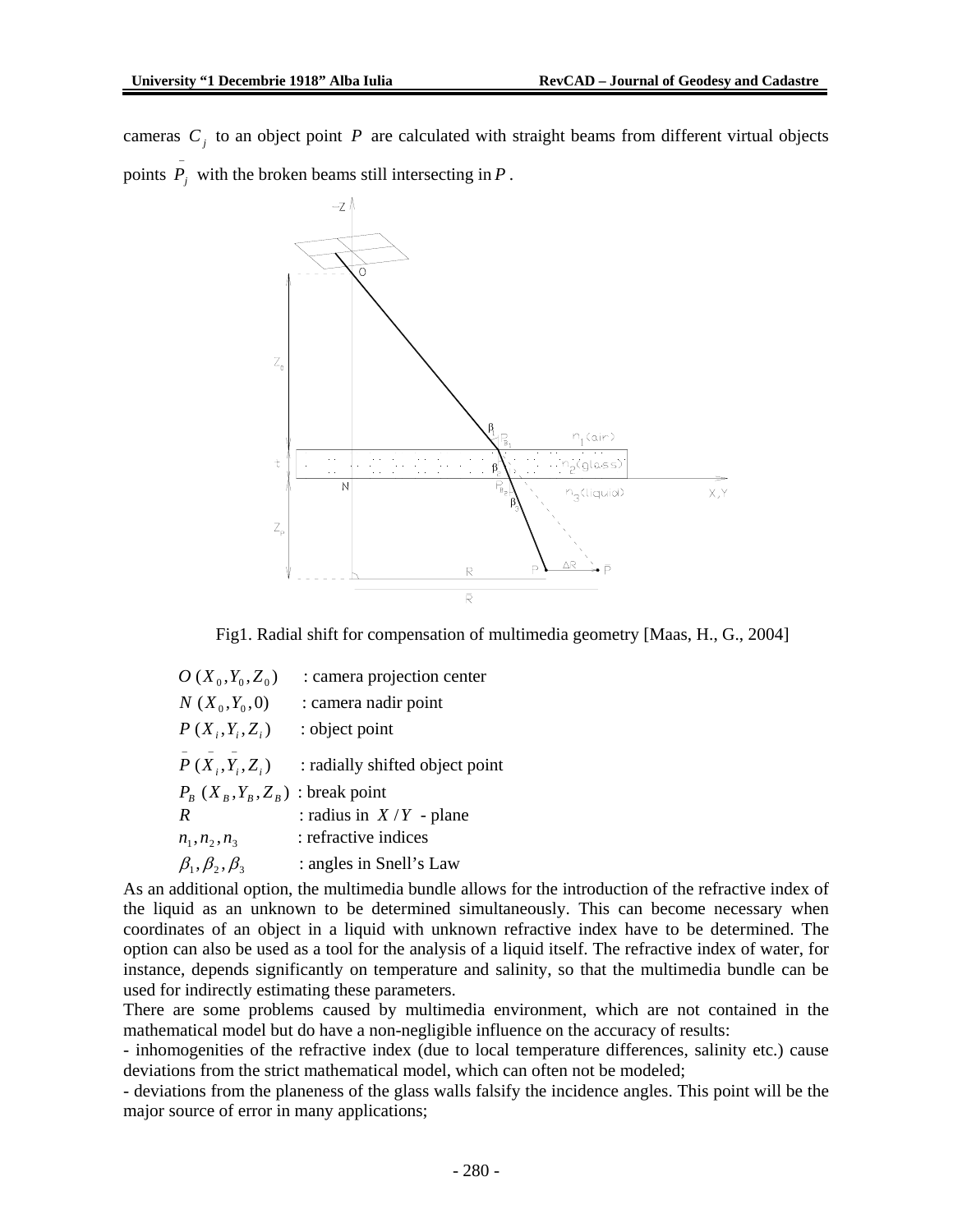- the network geometry is deteriorated by the smaller intersection angle of rays due to the fact that rays are broken towards the optically denser medium. This causes larger errors in the depth coordinates;

- diffusion and absorption in liquid cause an extinction of light and reduce the image contrast;

- the dispersion e.g. in water is much larger than in air. The variance of the refractive index in water over the visible spectrum of light is 1.4% in contrast to 0.008% in air (Hoehle, 1971). This leads to colour seams at the edges of imaged objects which will appear as blur in black-and-white images. Moreover, special care has to be taken when using lightsources with different spectral characteristics in one application;

- the optical system (liquid-glass-air) passed by each ray is not corrected for aberrations if lenses are corrected for the use in air. This leads to a degradation of image quality, especially as the cameras are arranged convergently.

## **3. Photogrammetric measurement of deformations of horse hoof horn capsules**

The Department of Veterinary Surgery at the University of Zürich in cooperation with the Institute of Geodesy and Photogrammetry at ETH Zürich, discovered a system for the measurement of threedimensional deformations of horse hooves under different load conditions. The systems consist of a force sensor panel and three cameras mounted on a trolley which can be moved on a circular rail around the hoof. To achieve a reliable photogrammetric network and to ensure the full coverage of the hoof, triplets of images are acquired at three different positions of the trolley. The nine images are processed separately for each single experiment to determine discrete marked points mounted on the horn capsule of the hoof. Prior to the experiment, the horse was sedated to reduce its movement to a minimum. The force sensor panel is used to assure a more or less constant load condition of the hoof during the image acquisition. To increase the accuracy of the object point determination, a calibration of the three cameras is performed before the experiment. For the definition of the reference system, 84 points were milled into the anodized surface of an aluminium plate [Jordan, P., Willneff, J., 2007]. The aluminium plate has a size of 0.5x0.5 meters and in its center a notch for the force sensor panel upon which the hoof is placed. For a good visibility of the reference points a diameter of 8 mm was chosen and to improve the contrast on the images the milled position was covered with retro-reflective sheeting. Using nine images distributed regularly around the hoof, each marked object point is visible and can be measured on three images. The reference points on the aluminium plate might even appear on more images and provide for a welldefined photogrammetric network. To analyze the deformation of the deformation of the horn capsule, another set of nine images is acquired after changing the load conditions by remaining the horseshoe or placing a wedge pad under the hoof. After image acquisition the data is processed with the commercial software to determine the 3D coordinates of the marked points on the hoof. The estimated precision of the 3D point positions is in the order of  $0.1 - 0.2$  mm, which is sufficient for this application. The two resulting 3D point clouds can then be used for a deformation analysis.

### **4. Conclusions**

In this paper are presented only some exemplas from multitude of application possibilities of theories and practices of the modern photogrammetry.

The application of the so-called softcopy photogrammetry in the field of veterinary surgery proves the flexibility and potential of this optical 3D measurement technique.